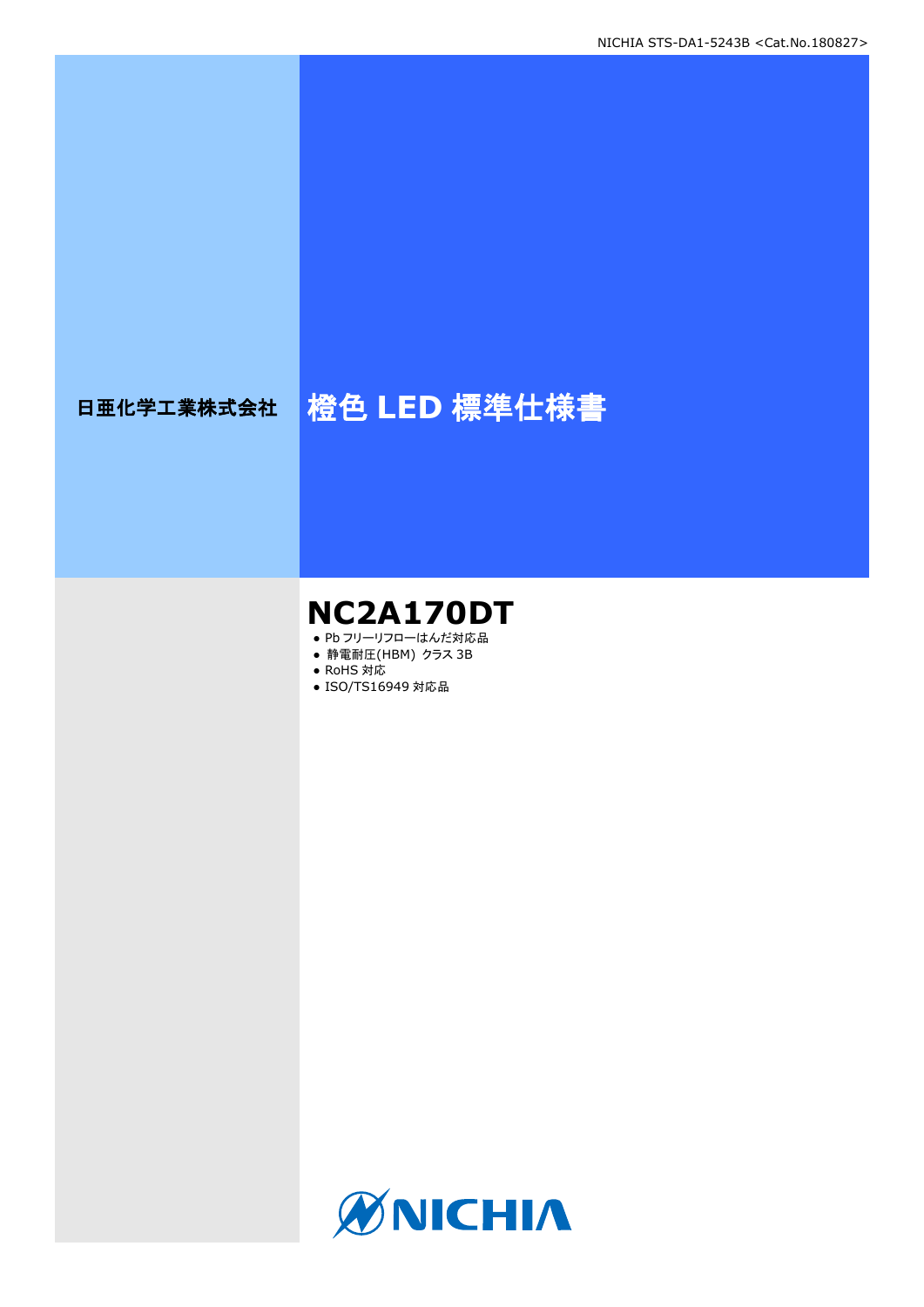### 規格

### (1) 絶対最大定格

| 項目        | 記号                           | 最大定格           | 単位 |
|-----------|------------------------------|----------------|----|
| 順電流       | ${\rm I}_{{\rm F}}$          | 1200           | mA |
| パルス順電流    | $I_{\mathsf{FP}}$            | 1500           | mA |
| 静電耐圧(HBM) | V <sub>ESD</sub>             | 8              | kV |
| 逆方向許容電流   | $\rm I_R$                    | 85             | mA |
| 許容損失      | $P_D$                        | 8.71           | W  |
| 動作温度      | ${\mathsf T}_{\textsf{opr}}$ | $-40 \sim 125$ | °C |
| 保存温度      | $T_{\text{stq}}$             | $-40 \sim 125$ | °C |
| ジャンクション温度 |                              | 150            | °C |

\* T<sub>S</sub>=25°C での値です。

\* IFP条件は、パルス幅 10ms 以下、デューティー比は 10%以下です。

\* 静電耐圧(HBM)は ANSI/ESDA/JEDEC JS-001 のクラス 3B です。

#### (2) 特性

| 項目   |   | 記号                      | 条件              | 標準   | 最大  | 単位   |
|------|---|-------------------------|-----------------|------|-----|------|
| 順電圧  |   | $\mathsf{V}_\mathsf{F}$ | $I_F = 1000$ mA | 6.6  | -   |      |
| 光束   |   | $\Phi_{\rm v}$          | $I_F = 1000mA$  | 530  | -   | lm.  |
|      | X |                         | $I_F = 1000mA$  | 0.57 |     |      |
| 色度座標 |   | -                       | $I_F = 1000mA$  | 0.42 |     |      |
|      |   | $R_{\theta}$ JS real    |                 | 2.6  | 3.0 |      |
| 熱抵抗  |   | $R_{\theta}$ JS el      |                 | 1.9  | 2.3 | °C/W |

\* T<sub>S</sub>=25°C での値です。

\* 光束は、CIE 127:2007 に準拠した国家標準校正値と整合をとっています。

\* 色度座標は、CIE 1931 色度図に基づくものとします。

\* 熱抵抗 Rejs\_real は電力変換効率(ne=25%)を考慮した値です。JESD51 をご参照ください。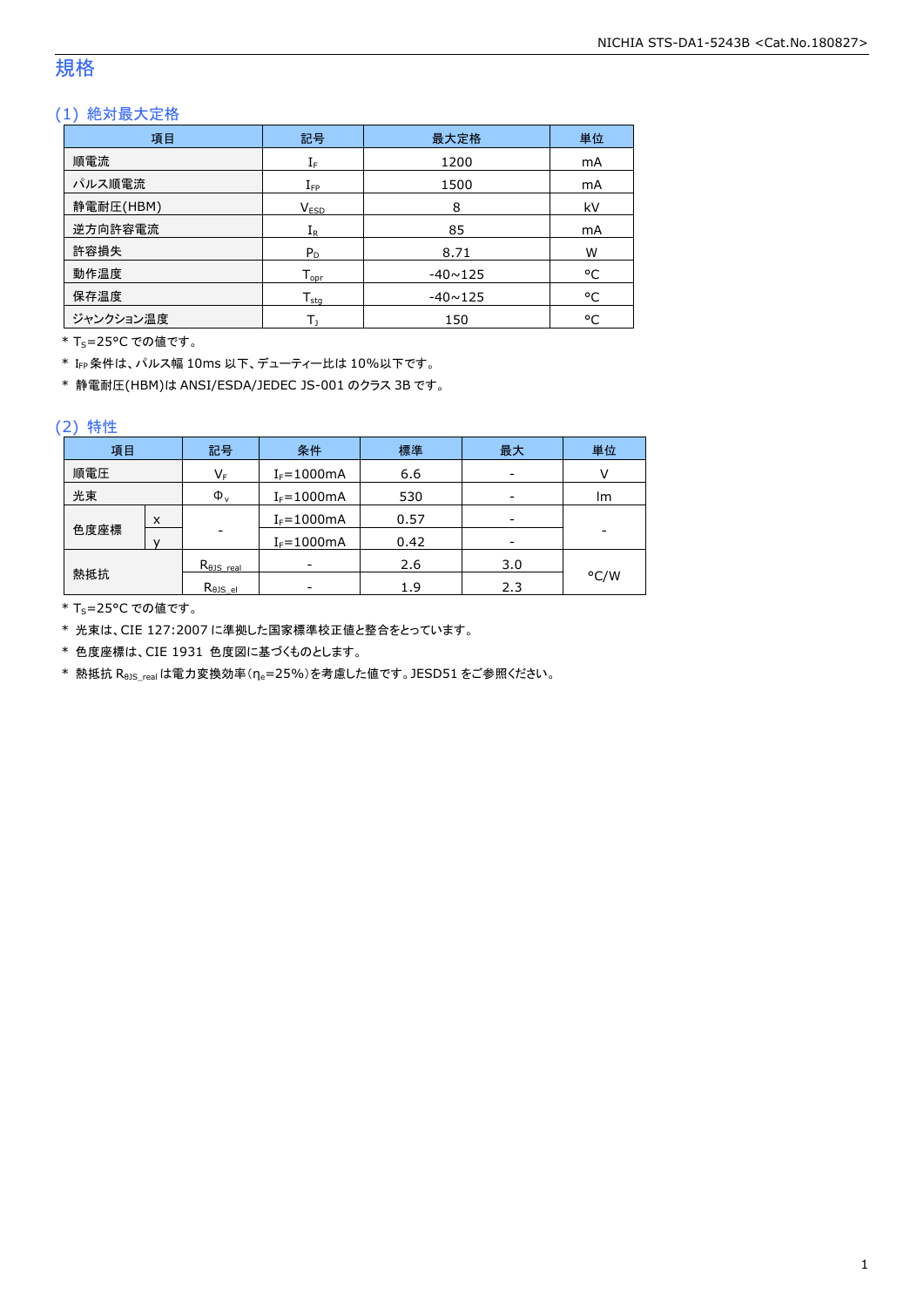## ランク分け

| 項目  | ランク  | 最小  | 最大  | 単位 |
|-----|------|-----|-----|----|
| 順電圧 | -    | 5.8 | 7.1 |    |
|     | M550 | 550 | 600 |    |
| 光束  | M500 | 500 | 550 | lm |
|     | M450 | 450 | 500 |    |

色度範囲

|   | ランク L3 |       |       |       |  |
|---|--------|-------|-------|-------|--|
| x | 0.576  | 0.549 | 0.562 | 0.589 |  |
|   | 0.407  | 0.425 | 0.438 | 0.411 |  |

 $*$  T<sub>S</sub>=25°C での値です。

\* 順電圧は±0.07V の公差があります。

\* 光束は±5%の公差があります。

\* 色度は±0.003 の公差があります。

\* 1 注文単位に対して上記のランクを納入します。又、その納入比率は問わないものとします。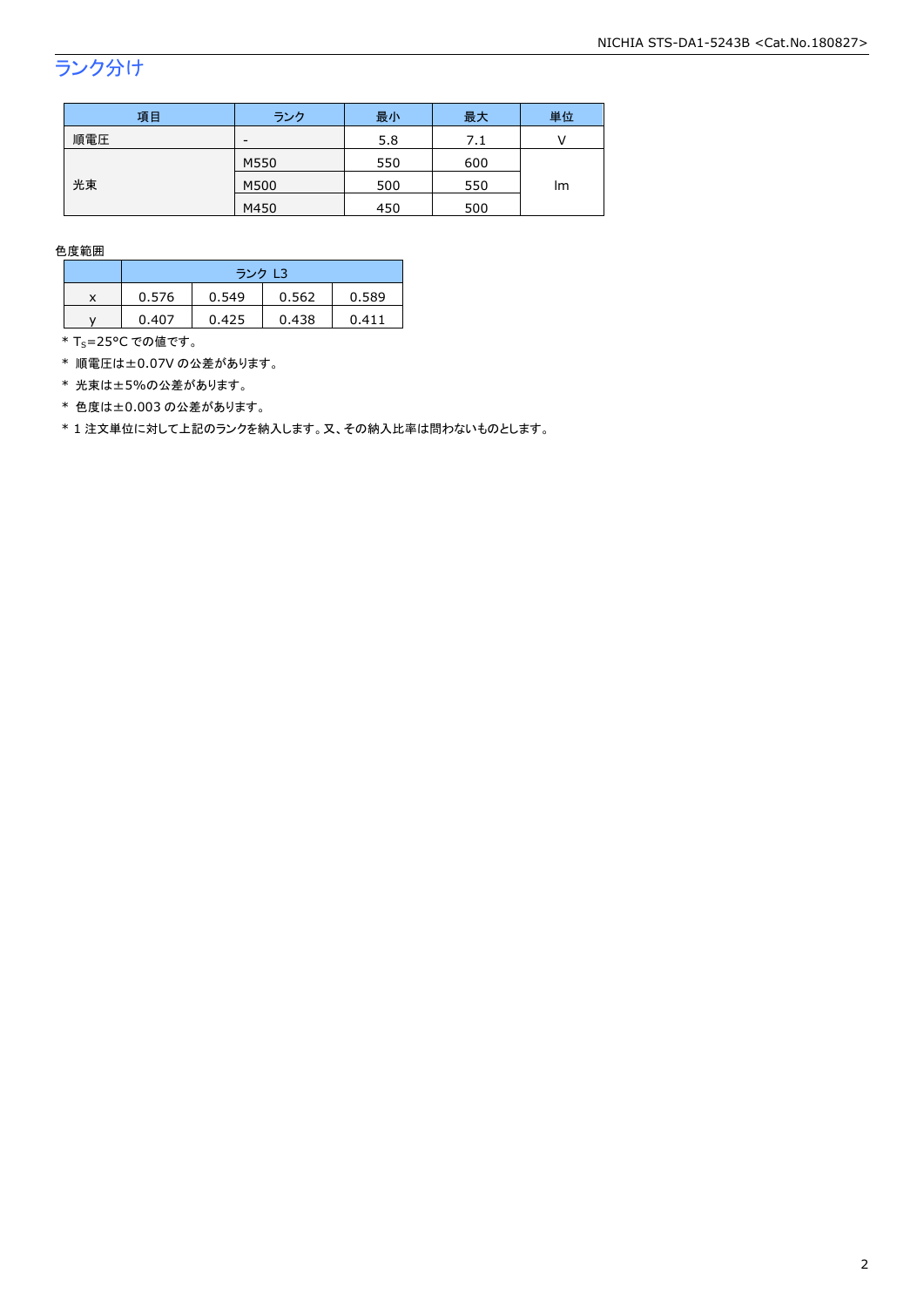色度図



3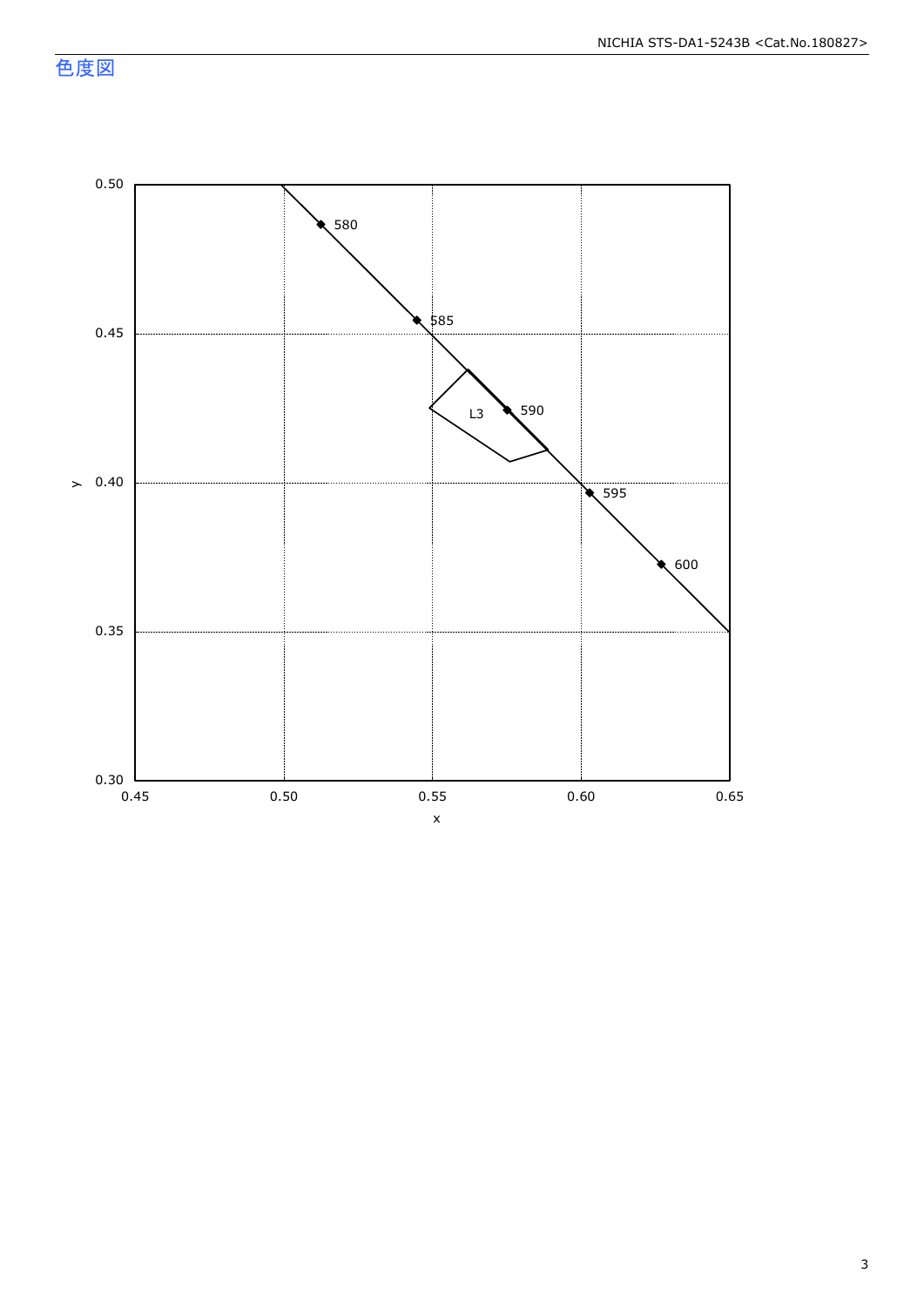### 外形寸法

KC2A170D MC2A170D MC2A170D MC2A170D<br>管理番号 No. STS-DA7-13591A 管理番号 No. STS-DA7-13591A<br>(単位 Unit: mm, 公差 Tolerance: ±0.05)

管理番号 No.





| 項目 Item                                    | 内容 Description                                                          |
|--------------------------------------------|-------------------------------------------------------------------------|
| パッケージ材質<br>Package Materials               | セラミックス<br>Ceramics                                                      |
| 蛍光体板材質<br>Phosphor sheet<br>Materials      | 硬質ガラス+シリコーン樹脂(蛍光体入り)<br>Hard Glass<br>and Silicone Resin(with phosphor) |
| 封止樹脂材質<br>Encapsulating Resin<br>Materials | シリコーン樹脂<br>Silicone Resin                                               |
| 雷極材質<br><b>Electrodes Materials</b>        | 金メッキ<br>Au-plated                                                       |
| 質量<br>Weight                               | 0.010q(TYP)                                                             |

\* バリは寸法に含まないものとします。<br>Dimensions do not include mold flash.

The height of LED package is from the bottom of \* 製品高さは、裏面電極から発光エリアまでの寸法です。<br>The height of LED package is from the bottom<br>back electrode to the surface of emitting area.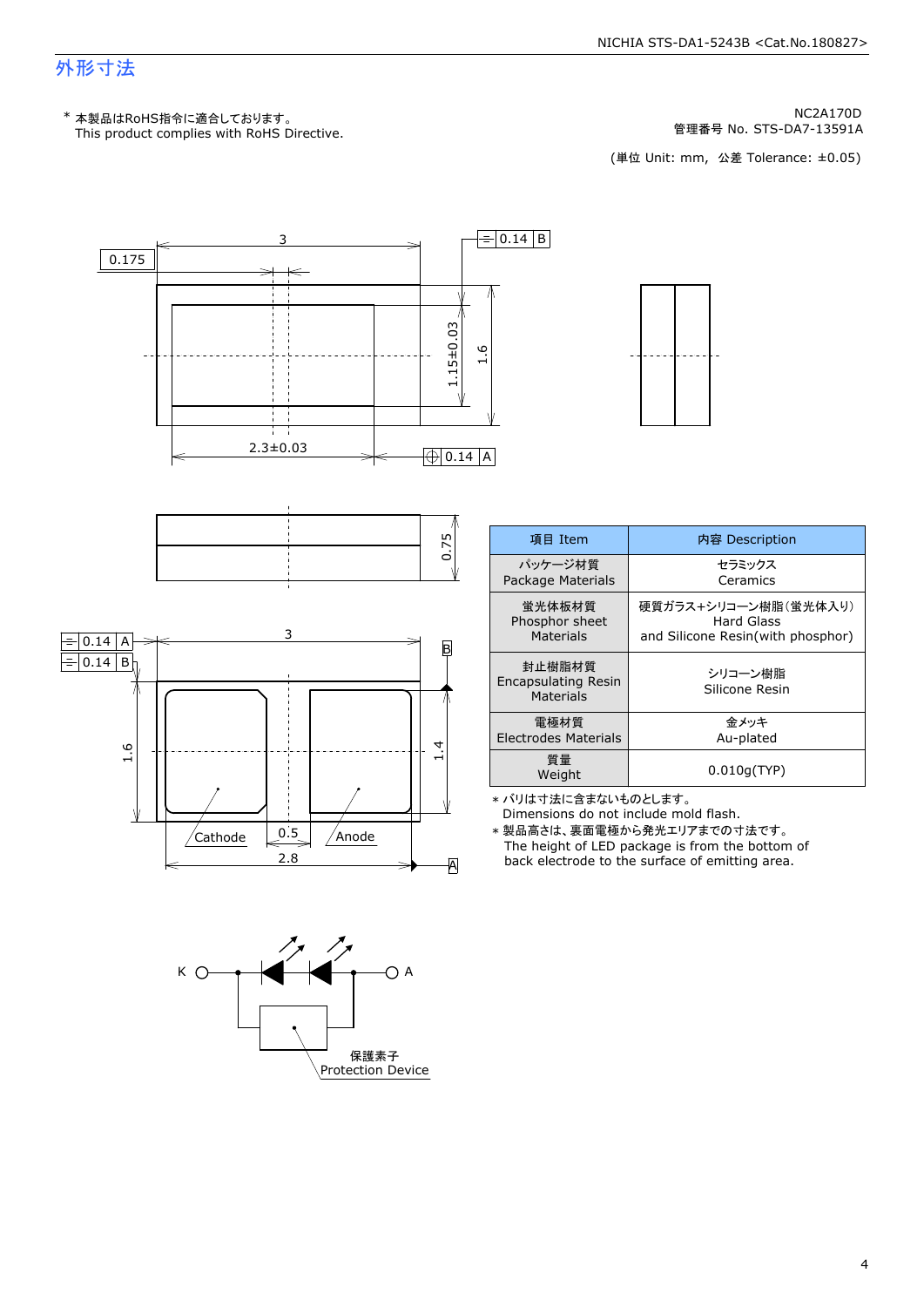### はんだ付け

● リフロー条件(Pb フリーはんだ使用時)



● 推奨取り付けパターン ろんじょう しょうしゃ ゆうしゃ ウィック・クラック 推奨メタルマスク開口パターン





- \* 本製品は、リフロー対応品です。ディップはんだ、手はんだについては保証できません。
- \* リフローはんだは 2 回までとして下さい。
- \* ご使用のはんだ推奨条件を基にリフロープロファイルを設定して下さい。
- \* ピーク温度からの冷却温度勾配が緩やかになるように配慮して、急冷却を避けて下さい。
- \* 大気リフローの場合、リフロー時の熱や雰囲気の影響により、光学的劣化を起こすことがあります。リフローに際しては、窒素リフローを推奨します。
- \* 本製品は、発光面にガラスを用いているため、過度な力が加わると傷、欠け、割れ、製品の変形、断線や信頼性に影響を及ぼす恐れがあります。 推奨実装条件:

専用ノズルを推奨します。(下図ノズル図面参照)

ノズル接触部:

蛍光体板の中心。(以下の右から 2 番目の図参照)



 上図のように蛍光体板端を吸着すると欠け、割れ発生の原因となります。 実装圧力 3.5N/m㎡以下 ※但し、最大荷重 5N 以下 吸引圧力 8N/c ㎡以下(0.8kgf/c ㎡以下)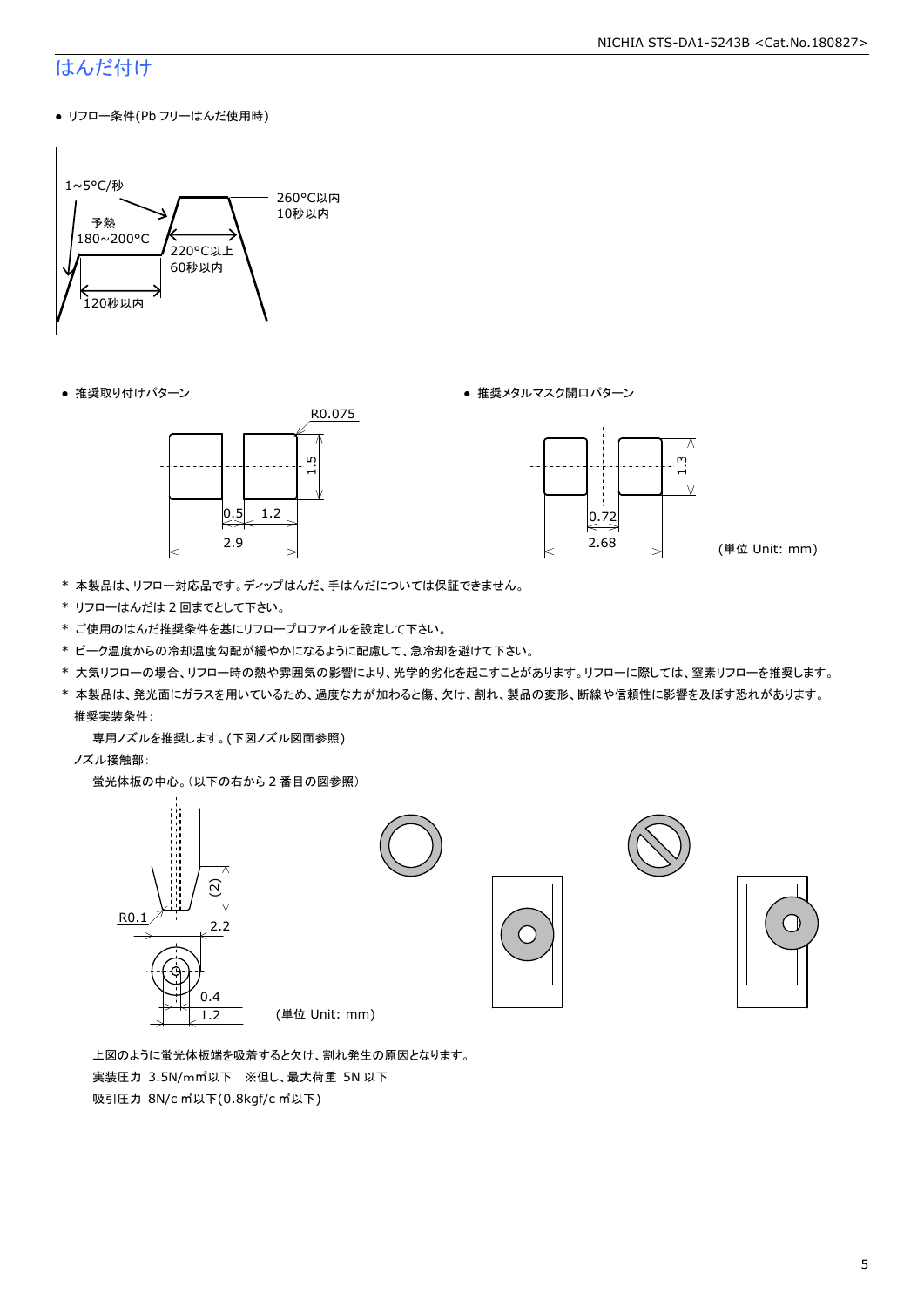- \* 基本的にはんだの取り付け後の修正は行わないで下さい。やむをえず修正する場合は、ホットプレートを使用して下さい。また、事前に修正による特性の 劣化のなきことを確認の上行って下さい。
- \* はんだ付け時、加熱された状態で LED にストレスを加えないで下さい。
- \* 実装機を使用する場合は、本製品にあった吸着ノズルを選定下さい。
- \* あくまで推奨ランドは LED を問題無く取り付けられるランドサイズとなっています。高密度実装などで実装精度が必要となる場合は、それに適したランド形 状を検討下さい。
- \* フラックスを使用する場合はノンハロゲンタイプを推奨します。また LED に直接フラックスがかかるような工程設計は行わないで下さい。
- \* 取り付けパターンに対して、はんだ種類及びはんだ塗布量が問題ないことを事前に確認して下さい。
- \* 電極パターンが全てパッケージの裏面にあるため、はんだ部が外観では確認できません。貴社にてはんだ条件を充分に確認の上でご使用下さい。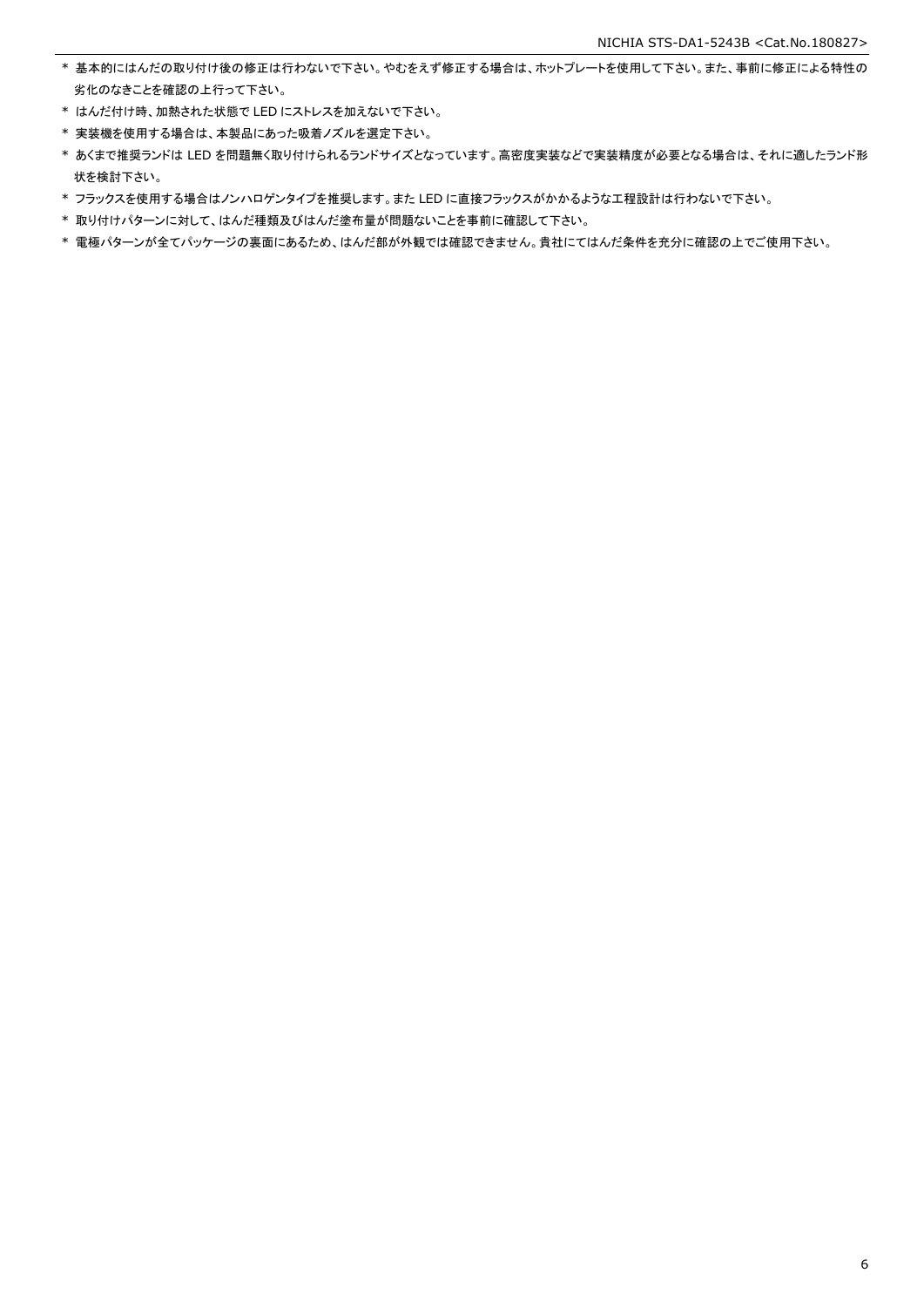管理番号 No.

STS-DA7-9951

Nxxx170x

## テーピング仕様







Reel Size: 3500pcs \* 数量は1リールにつき 3500個入りです。

 $0.2^{\pm 0.05}$ 

3.2±0.1

 $0.95^{\pm0.1}$ 

\* 実装作業の中断などでエンボスキャリアテープをリールに巻き取る場合、<br>エンボスキャリアテープを強く(10N以上)締めないで下さい。<br>LEDがカバーテープに貼り付く可能性があります。<br>When the tape is rewound due to work interruptions,<br>mo more than 10N should be applied to<br>the embossed carrier tape.<br>The LEDs ma

When the tape is rewound due to work interruptions, no more than 10N should be applied to the embossed carrier tape.

The tape packing method complies with JIS C 0806 \* JIS C 0806電子部品テーピングに準拠しています。<br>The tape packing method complies with JIS C 0806<br>(Packaging of Electronic Components on Continuous Tapes).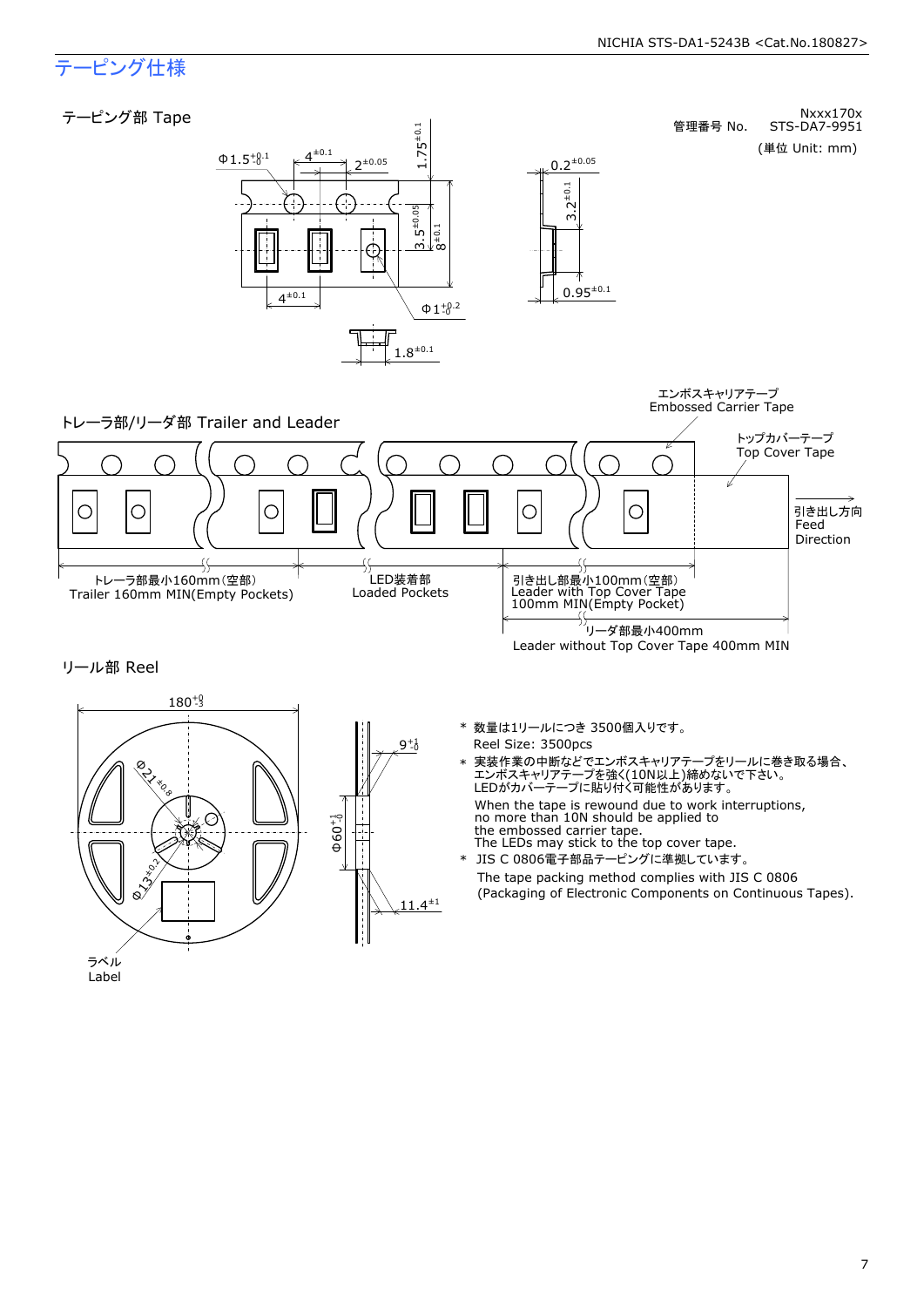### 梱包仕様

シリカゲルとともにリールをアルミ防湿袋に入れ、熱シールにより封をします。<br>Reels are shipped with desiccants in heat-sealed moisture-proof bags.

Nxxxxxxx<br>管理番号 No. STS-DA7-0006C



ラベル Label ØNICHIA XXXX LED<br>|xxxxxxx<br>\*\*\*\*\*\*\*<br>'Mxxxx-RRR<br>PCS & Rohs TYPE NXXXXXXX<br>
LOT YMXXXX-R<br>
QTY. PCS YMxxxx-RRR

アルミ防湿袋を並べて入れ、ダンボールで仕切ります。<br>Moisture-proof bags are packed in cardboard boxes<br>with corrugated partitions.





- 客先型名を\*\*\*\*\*\*\*で示します。<br>客先型名が設定されていない場合は空白です。<br>\*\*\*\*\*\*\* is the customer part number.<br>If not provided, it will not be indicated on the label.
- ロット表記方法についてはロット番号の項を<br>参照して下さい。 \* ロット表記方法についてはロット番号の項を<br>参照して下さい。<br>For details, see "LOT NUMBERING CODE"<br>in this document.
- The label does not have the RANK field for \* ランク分けがない場合はランク表記はありません。<br>The label does not have the RANK field fi<br>un-ranked products.
- 
- \* 本製品はテーピングしたのち、輸送の衝撃から保護するためダンボールで梱包します。<br>Products shipped on tape and reel are packed in a moisture-proof bag.<br>They are shipped in cardboard boxes to protect them from external forces during transportation.<br>\* 取り扱いに際して、落
- \* ダンボールには防水加工がされておりませんので、梱包箱が水に濡れないよう注意して下さい。 \* 取り扱いに際して、落下させたり、強い衝撃を与えたりしますと、製品を損傷させる原因になりますので注意して下さい。<br>Do not drop or expose the box to external forces as it may damage the products.<br>\* ダンボールには防水加工がされておりませんので、梱包箱が水に濡れないよう注意して下さい。<br>Do not expose to water. The box is n
-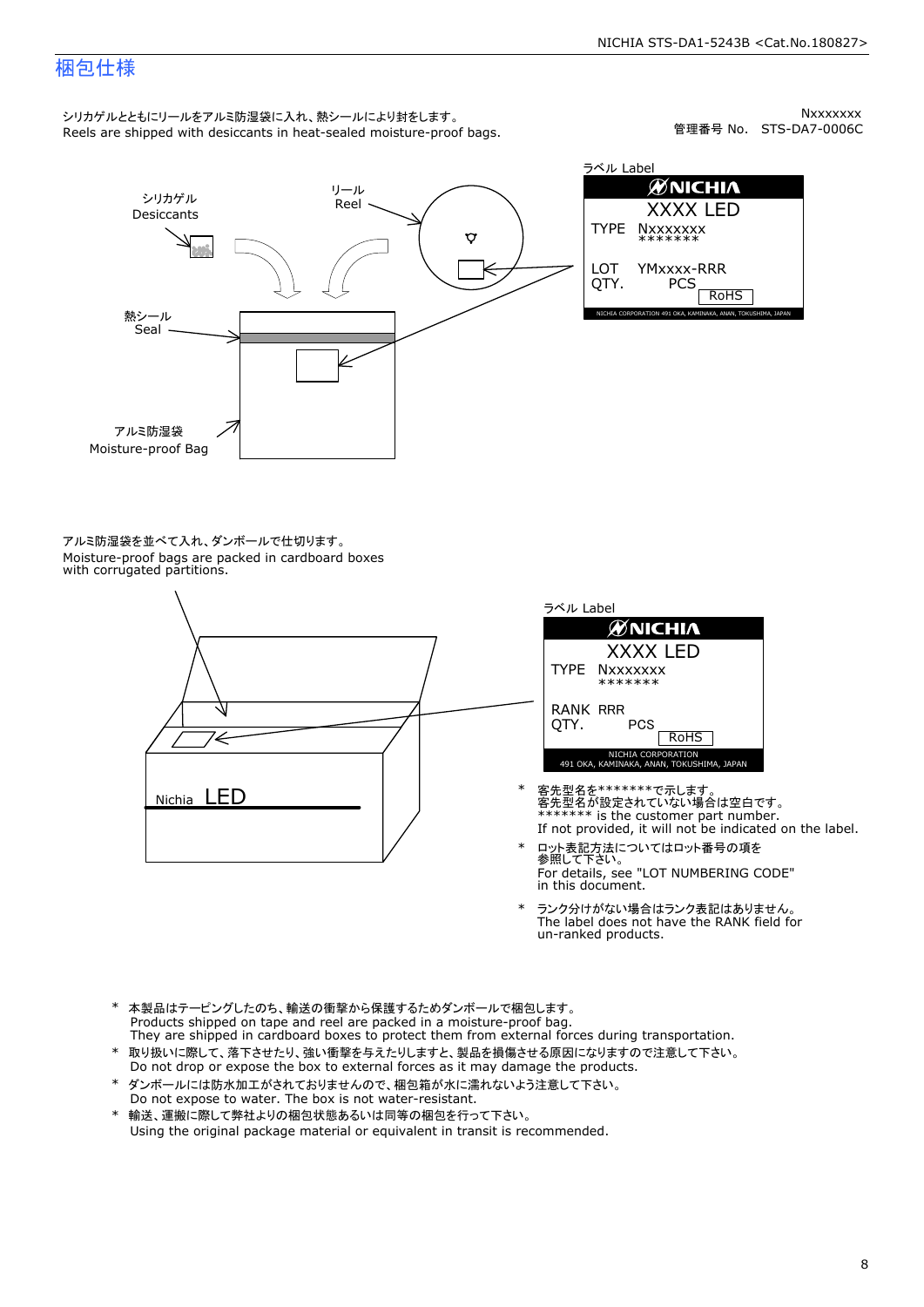### ロット番号

ロット番号は以下のように英数字で表記します。

- YMxxxx RRR
- Y 製造年

| 年    |   |
|------|---|
| 2017 | Н |
| 2018 |   |
| 2019 |   |
| 2020 | Κ |
| 2021 |   |
| 2022 | м |

#### M - 製造月

|   | м | Ħ  | М |
|---|---|----|---|
|   |   |    |   |
|   |   | 8  | 8 |
| ર | っ | 9  | q |
|   |   | 10 |   |
|   | 5 | 11 | R |
| 6 |   | 12 |   |

 xxxx-当社管理番号 RRR-色度ランク、光束ランク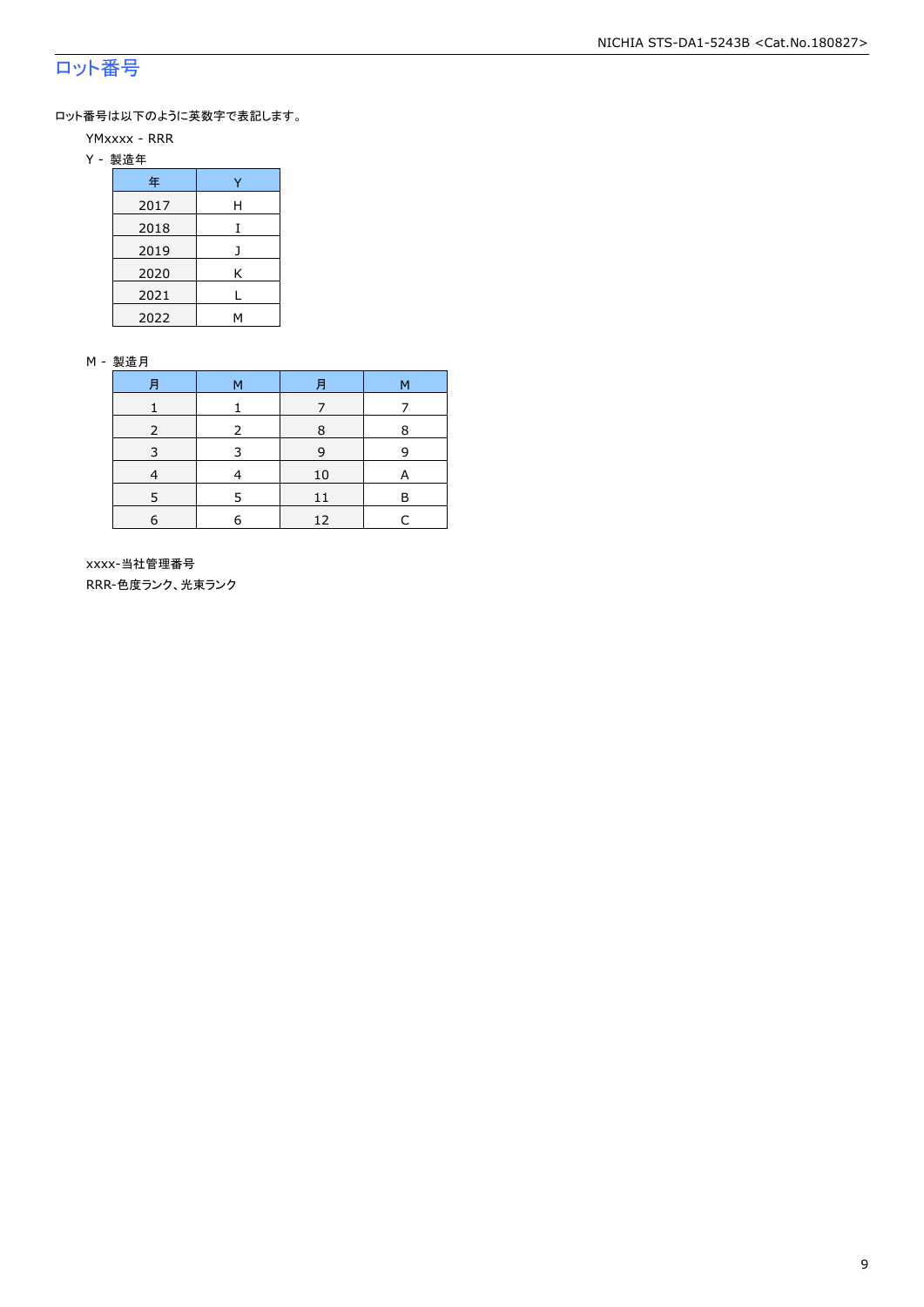## ディレーティング特性

NCxx170x 管理番号 No. STS-DA7-6974C





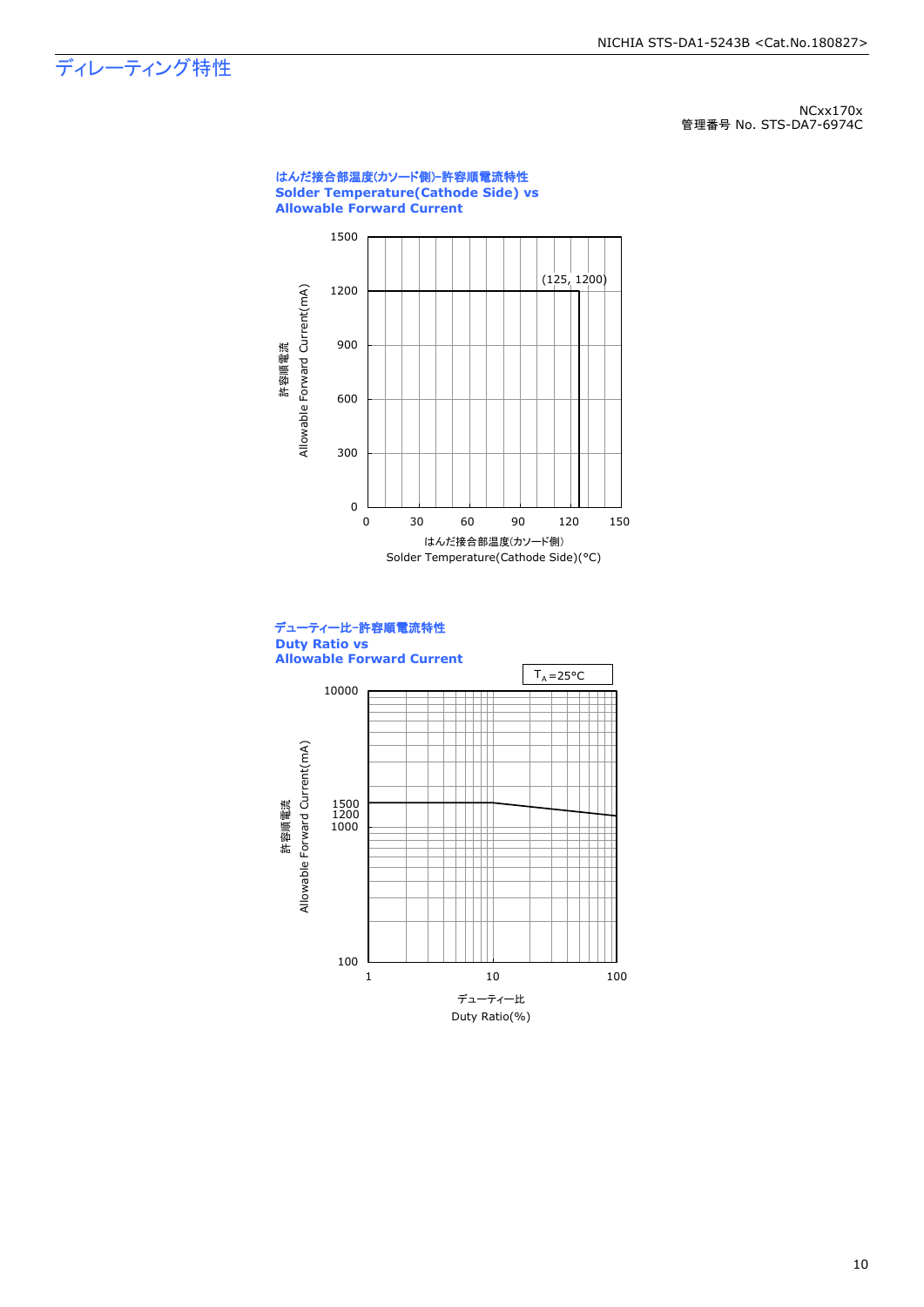#### NICHIA STS-DA1-5243B <Cat.No.180827>

### 光学特性

\* 本特性は参考です。 All characteristics shown are for reference only and are not guaranteed.

NC2A170D 管理番号 No. STS-DA7-13592A



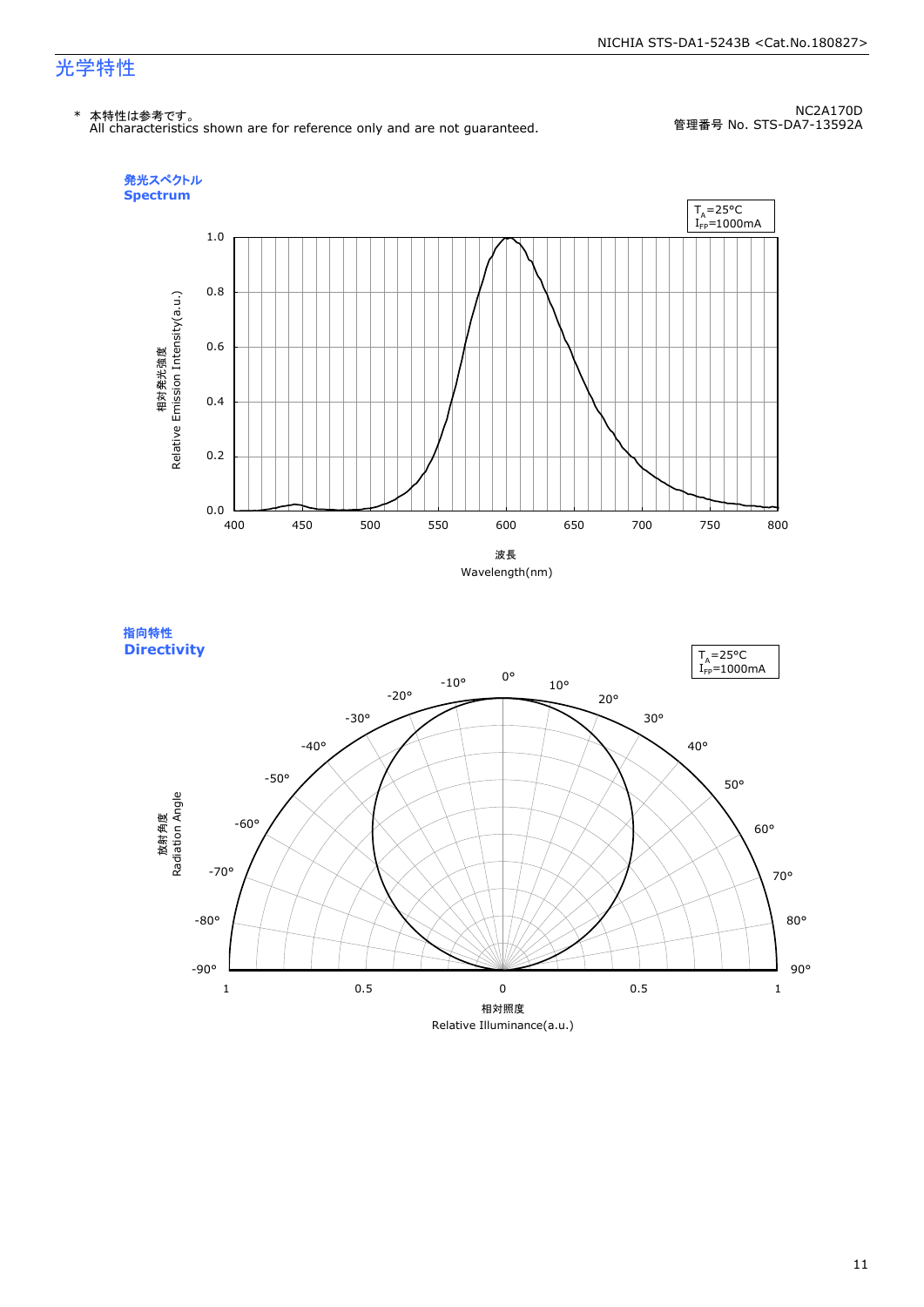## 電流温度特性

#### \* 本特性は参考です。

All characteristics shown are for reference only and are not guaranteed.

NC2A170D 管理番号 No. STS-DA7-13593A

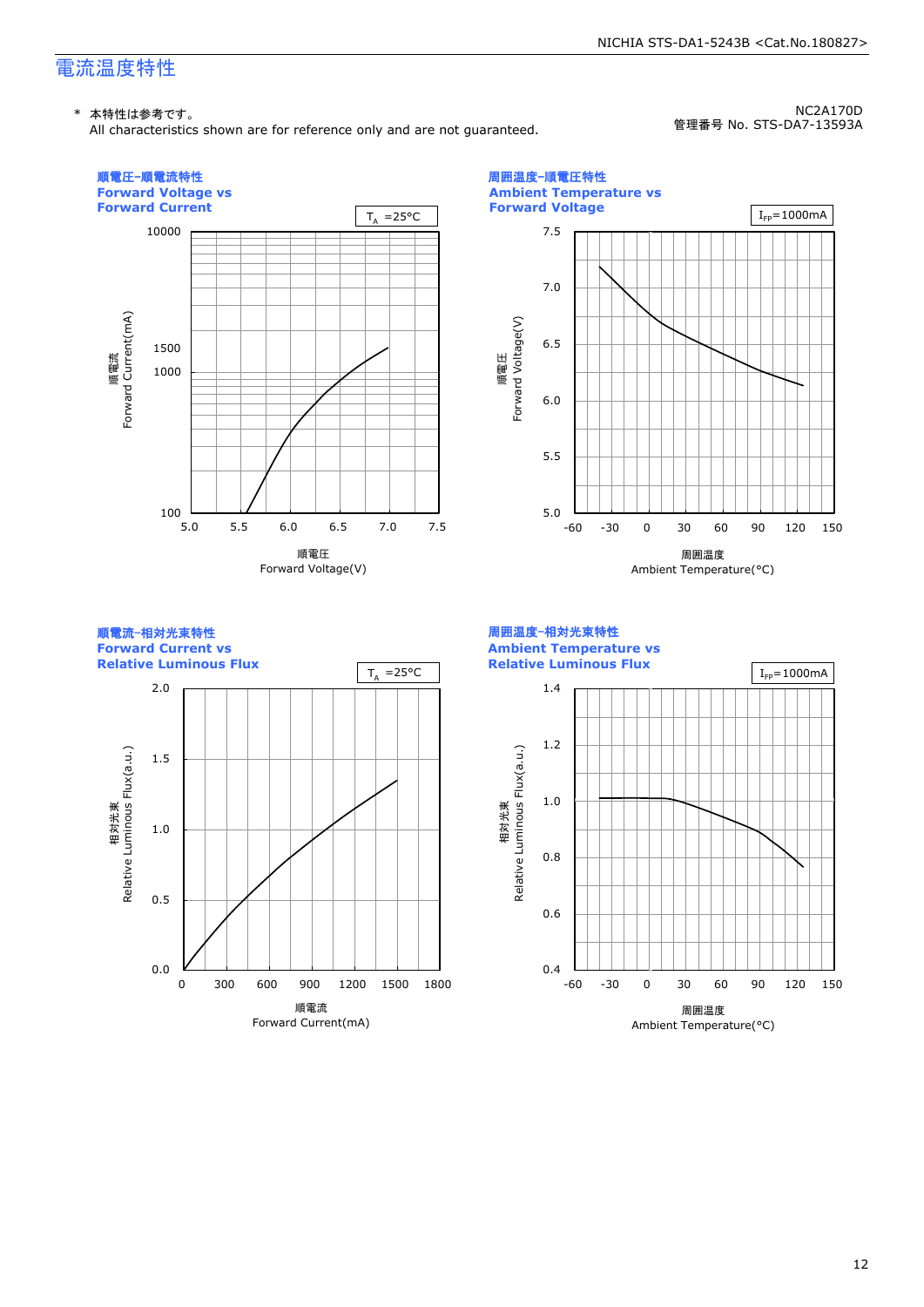## 電流温度特性

#### \* 本特性は参考です。

All characteristics shown are for reference only and are not guaranteed.

NC2A170D 管理番号 No. STS-DA7-13594A



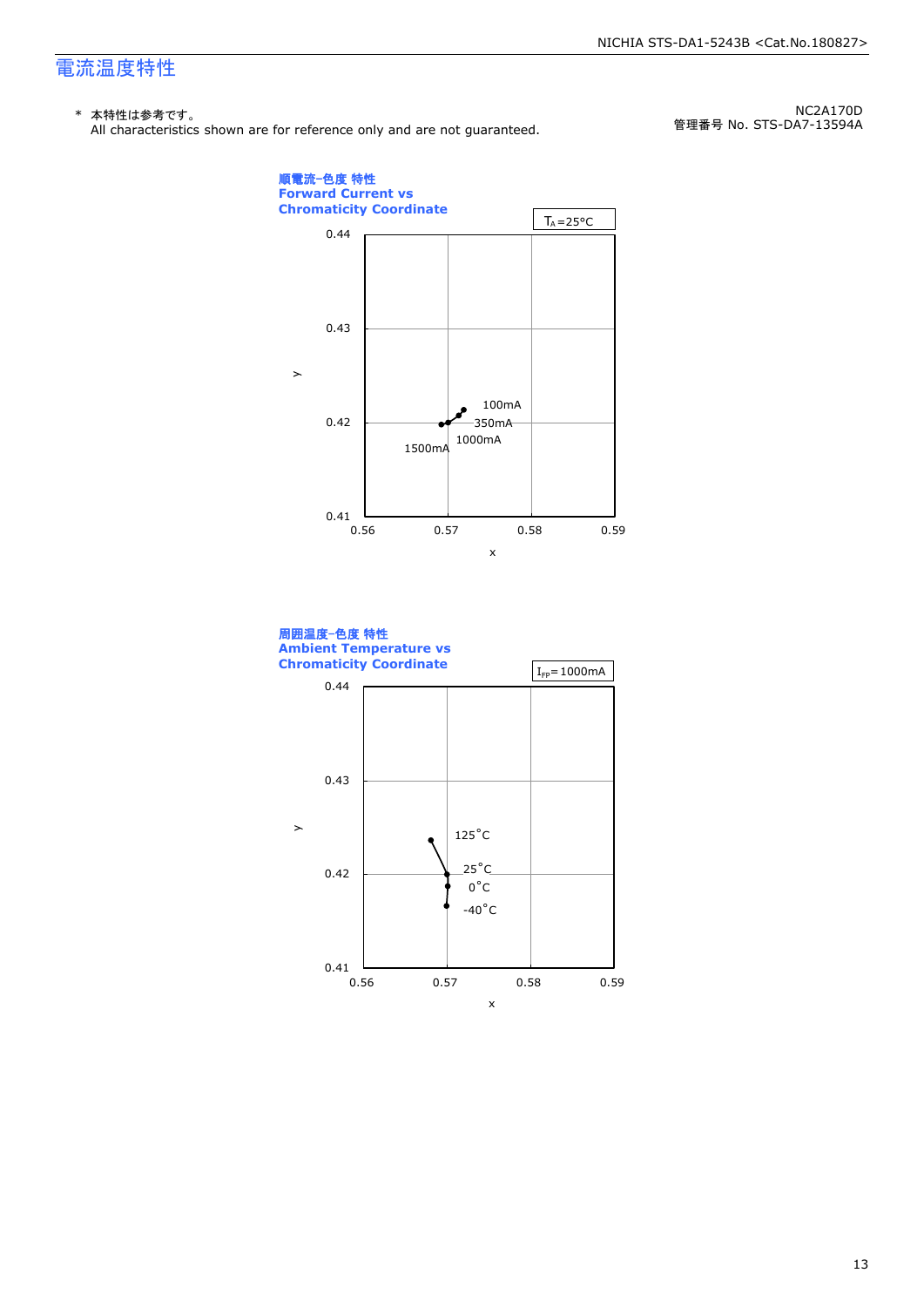### 信頼性

### (1) 試験項目と試験結果

| 試験項目      | 参照規格                            | 試験条件                                         | 試験時間     | 故障判定<br>基準 No. | 故障数/試験数 |
|-----------|---------------------------------|----------------------------------------------|----------|----------------|---------|
| はんだ耐熱性    | <b>JEITA ED-4701</b>            | $T_{\text{std}} = 260$ °C, 10 秒, 2 回         |          |                |         |
| (リフローはんだ) | 300 301                         | (前処理 30℃, 70%, 168 時間)                       |          | #1             | 0/10    |
| はんだ付け性    | <b>JEITA ED-4701</b>            | $T_{\text{std}} = 245 \pm 5^{\circ}$ C, 5秒   |          |                |         |
| (リフローはんだ) | 303 303A                        | 鉛フリーはんだ(Sn-3.0Ag-0.5Cu)                      |          | #2             | 0/10    |
| 熱衝撃       |                                 | -40°C(15 分)~125°C(15 分)                      | 100 サイクル | #1             | 0/22    |
| 温湿度サイクル   | <b>JEITA ED-4701</b><br>200 203 | 25°C~65°C~-10°C, 90%RH<br>24 時間/1 サイクル       | 10 サイクル  | #1             | 0/10    |
| 高温保存      | <b>JEITA ED-4701</b><br>200 201 | $T_A = 125$ °C                               | 1000 時間  | #1             | 0/10    |
| 高温高湿保存    | <b>JEITA ED-4701</b><br>100 103 | $T_A = 85^{\circ}$ C, RH = 85%               | 1000 時間  | #1             | 0/10    |
| 低温保存      | <b>JEITA ED-4701</b><br>200 202 | $T_{\text{A}} = -40^{\circ}C$                | 1000 時間  | #1             | 0/10    |
| 連続動作      |                                 | $T_A = 25^{\circ}C$ , I <sub>F</sub> =1200mA | 1000 時間  | #1             | 0/10    |
| 高温連続動作    |                                 | $T_A = 125$ °C, I <sub>F</sub> =400mA        | 1000 時間  | #1             | 0/10    |
| 高温高湿連続動作  |                                 | 85°C, RH=85%, I <sub>F</sub> =1000mA         | 1000 時間  | #1             | 0/10    |
| 低温連続動作    |                                 | $T_A = -40$ °C, I <sub>F</sub> =1200mA       | 1000 時間  | #1             | 0/10    |
| 静電破壊      | ANSI/ESDA/<br>JEDEC JS-001      | HBM, 8kV, 1.5kΩ, 100pF, 順逆 1回                |          | #1             | 0/10    |

注記:

1) 熱抵抗 RθJA≈9.5℃/W

2) 測定は LED が常温に戻ってから行います。

#### (2) 故障判定基準

| 基準 No. | 項目               | 条件              | 判定基準                    |
|--------|------------------|-----------------|-------------------------|
|        | 順電圧(VF)          | $I_F = 1000$ mA | $>$ U.S.L. $\times$ 1.1 |
| #1     | 光束( $\Phi_{V}$ ) | $I_F = 1000$ mA | $<$ L.S.L. $\times$ 0.7 |
| #2     | はんだぬれ性           | -               | はんだぬれ面積率が 95%未満         |

規格最大値(Upper Specification Limit) 規格最小値(Lower Specification Limit)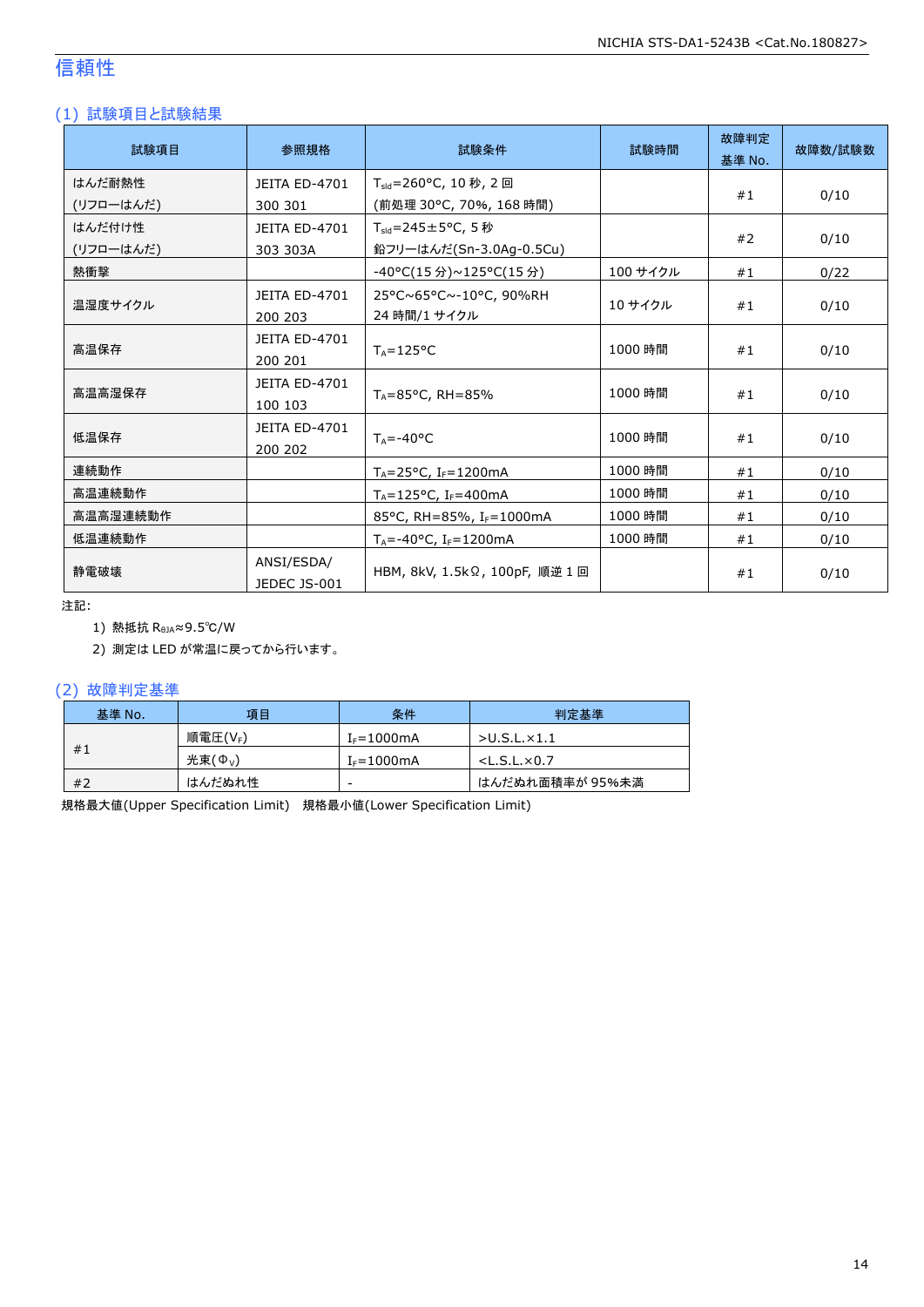### 注意事項

#### (1) 保管

|       | 条件        | 温度                   | 湿度       | 期間        |
|-------|-----------|----------------------|----------|-----------|
|       | アルミ防湿袋開封前 | 30°C 以下              | 90%RH 以下 | 納入日より1年以内 |
| 保管    | アルミ防湿袋開封後 | 30°C 以下              | 70%RH 以下 | 168 時間以内  |
| ベーキング |           | $65 \pm 5^{\circ}$ C | -        | 24 時間以上   |

● 本製品は、MSL3 に相当します。MSL については IPC/JEDEC STD-020 をご確認下さい。

- 本製品は、パッケージに吸収された水分がはんだ付け時の熱で気化膨張することにより、界面の剥離が発生し光学的劣化を起こす可能性があります。そ のためお客様にて実装するまでの、吸湿量を最小限に抑えるため防湿梱包を実施しております。アルミ防湿袋に入っているシリカゲルは吸湿が進むと青 色から赤色へ変色します。
- アルミ防湿袋を開封後は上記の条件を越えないようにはんだ付けを完了下さい。万一未使用の LED が残った場合は、シリカゲル入り密閉容器等で保管 下さい。なお当社防湿袋に戻し、再封印することを推奨します。
- 保管期間を過ぎた場合は、ベーキング処理を施して下さい。また、保管期間内に同封してあるシリカゲルの青色が無くなった場合も、同様にベーキングを お願いします。ベーキングは 1 回までとします。
- 電極部分は、金メッキが施されております。腐食性ガス等を含む雰囲気にさらされますと、メッキ表面が変質し、はんだ付け性に問題が生じる事がありま す。保管時は密閉容器等で保管して下さい。なお当社防湿袋に戻し、再封印することを推奨します。
- 実機に使用する部材(パッキン、接着剤など)については、メッキ表面への影響を考慮して、硫黄成分を含有しているものの使用を避けて下さい。メッキの 表面異常は、導通・接続不良に繋がる可能性があります。また、パッキンを使用する場合は、シリコーンゴム材質のものを推奨します。その際、低分子量 のシロキサンによる機器の接点不良に注意して下さい。
- 急激な温度変化のある場所では、結露が起こりますので温度変化の少ない場所に保管して下さい。
- 埃の多い環境での保管は避けて下さい。
- 直射日光や室温を超えるような環境に長期間さらさないで下さい。

#### (2) 使用方法

● LED 毎に絶対最大定格を超えないように回路設計を行って下さい。LED 毎に定電流駆動することを推奨致します。また定電圧駆動する場合は、(A)の回 路は LED の順電圧の影響により LED に流れる電流がばらつく可能性がありますので、(B)の回路を推奨します。



- 本製品は、順方向電流駆動でご使用下さい。また、非点灯時には順逆とも電圧がかからないように配慮下さい。特に逆電圧が連続的に加わる状態は、マ イグレーションを発生させる可能性があり、素子にダメージを与える場合がありますので避けて下さい。長時間使用しない場合は、安全のために必ず主電 源スイッチを切って下さい。
- 本製品は LED の諸特性が安定する定格電流の 10%以上でご使用されることを推奨します。
- 雷サージなどの過電圧が LED に加わらないようにして下さい。
- 屋外で使用される場合は、十分な防水対策、湿度対策、塩害対策を施してご使用下さい。

#### (3) 取り扱い上の注意

- 素手で本製品を取り扱わないで下さい。表面が汚れ、光学特性に影響を及ぼすことがあります。また場合によっては、製品の変形や断線が起こり、不灯 の原因になることがあります。
- ピンセットで本製品を取り扱う場合は、製品へ過度な圧力を掛けないようにして下さい。樹脂部の傷、欠け、剥がれ、製品の変形や断線が起こり、不灯の 原因となります。
- 本製品を落下させてしまった場合には、製品の変形などが発生することがありますのでご注意下さい。
- 本製品の実装後に基板は積み重ねしないで下さい。実装した基板を重ねると、基板が樹脂部に衝撃を与え樹脂部の傷、欠け、剥がれ、変形・断線、LED 剥がれが発生し、不灯の原因になります。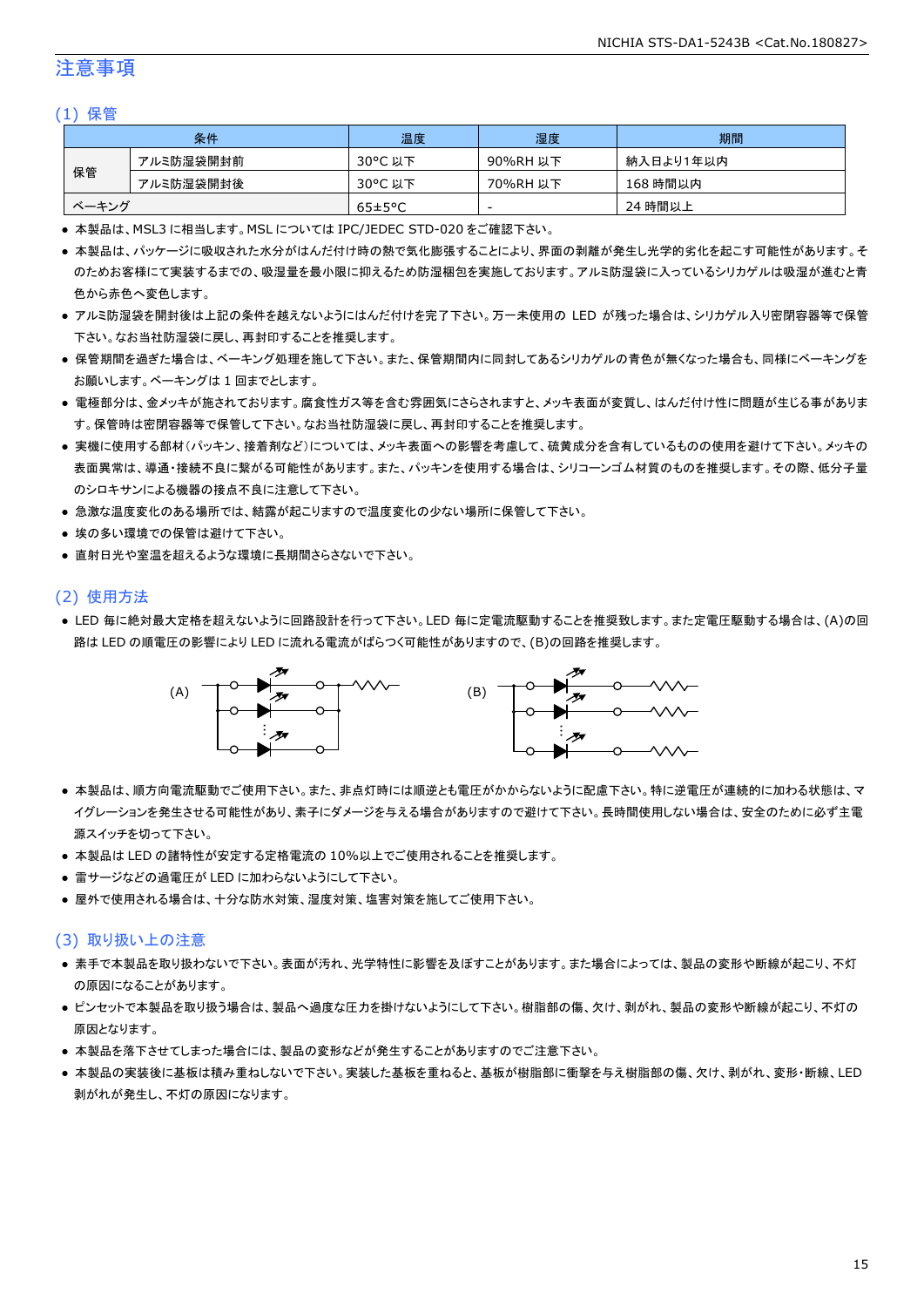#### (4) 設計上の注意

- LED を基板にはんだ付けした後の基板分割工程などで基板が曲がると、パッケージ割れが発生することがありますので基板のたわみやねじりに対して極 力ストレスの加わらないような LED 配置にして下さい。
- 基板分割部では LED の取り付け位置によって機械的ストレスが変化しますので、最もストレスが加わらないような位置に配置して下さい。
- 基板分割時は、手割りを避け、専用治具にて行って下さい。
- LED 周辺で使用する部材(筐体、パッキン、接着剤、2 次レンズ、レンズカバーなど)から放出された揮発性有機化合物は、LED のレンズや封止樹脂を透 過する可能性があります。特に密閉状態では、これらの揮発性有機化合物が熱や光子エネルギーにさらされると変色が起こり LED の光出力が大幅に低 下したり、色ずれが発生する可能性があります。また、空気の循環をよくすることで、光出力の低下や色ズレが改善されることがあります。密閉状態でご使 用される場合は、実機点灯試験による光学評価で異常なきことの確認をお願いします。
- アルミベース基板を使用する際には事前検証を十分行って下さい。使用時の熱ストレスによりはんだクラックが発生する恐れがあります。アルミベース基 板の絶縁層は、低弾性絶縁層を推奨します。
- 基板の製品取り付けパターン部及び製品直下部には、ソルダーレジストがかからない構造(下図参照、 Non Solder Mask Defined パッド(以下 NSMD))を推奨します。



#### (5) 静電気に対する取り扱い

● 本製品は静電気やサージ電圧に敏感で、素子の損傷や信頼性低下を起こすことがあります。取り扱いに際しては、以下の例を参考に静電気対策を十分 行って下さい。

 リストストラップ、導電性衣類、導電靴、導電性床材等による電荷の除去 作業区域内の装置、治具等の接地による電荷の除去

導電性材料による作業台、保管棚等の設置

- 使用機器、治具、装置類や作業区域内は適切に接地をして下さい。また、実装される機器等についてもサージ対策の実施を推奨します。
- 治具、装置類にガラスやプラスチックなどの絶縁体を使用される場合は以下の例を参考に対策を十分行って下さい。

導電性材料による導電化

加湿による帯電防止

除電器(イオナイザ)による電荷の中和

- 本製品を機器に実装後、特性検査をする際には、静電気による損傷の有無も併せて確認して頂くようお願いします。電流を下げて(1mA 以下推奨)順電 圧検査又は発光検査を実施することで、損傷の有無は検出できます。
- 損傷した LED には、順方向の立ち上がり電圧が低下する、低電流で発光しなくなる等の異常が現れます。 不合格判定基準: (VE<4.0V at IE=0.5mA)

#### (6) 熱の発生

- 本製品をご使用の際は、熱の発生を考慮して下さい。通電時の素子の温度上昇は、実装する基板の熱抵抗や本製品の集合状態により変化します。熱の 集中を避け、本製品周囲の環境条件により最大ジャンクション温度(T<sub>1</sub>)を超えることがないよう配慮下さい。
- 本製品周囲の温度条件(TA)により使用電流を決め放熱等の処理を施して下さい。

#### (7) 洗浄

- ぬれた雑巾、ベンジン、シンナーなどで LED を拭かないで下さい。
- 洗浄する場合は、イソプロピルアルコールを使用して下さい。その他の洗浄剤の使用に当たってはパッケージ及び樹脂が侵され不具合発生の原因となる 場合がありますので、問題のないことを十分確認の上での使用をお願い致します。フロン系溶剤については、世界的に使用が規制されています。
- LED に汚れが付着した場合にはイソプロピルアルコールを布に付けて良く絞って汚れを拭き取って下さい。
- 超音波洗浄は、基本的には行わないで下さい。やむをえず行う場合は、発振出力や基板の取り付け方により LED への影響が異なりますので、予め実使 用状態で異常のない事を確認の上実施下さい。